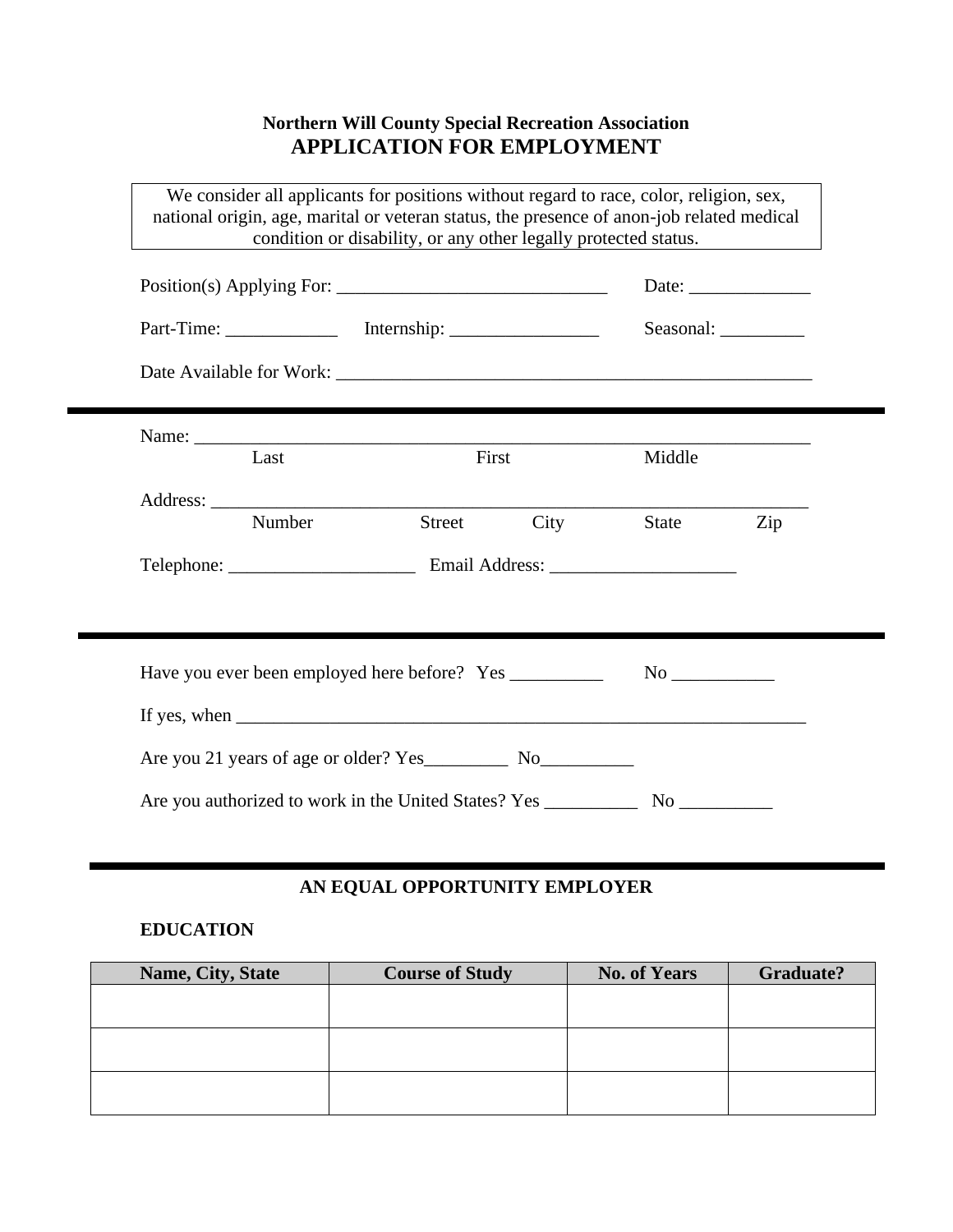# **EMPLOYMENT EXPERIENCE (LIST MOST RECENT FIRST)**

| <b>Name of Company</b>    | <b>Job Title</b>        | <b>Date Employed</b> |    |
|---------------------------|-------------------------|----------------------|----|
|                           |                         | <b>From</b>          | To |
| <b>Address</b>            | City, State, ZIP        |                      |    |
| <b>Supervisor's Name</b>  | <b>Telephone Number</b> |                      |    |
| <b>Duties</b>             |                         |                      |    |
| <b>Reason for Leaving</b> |                         |                      |    |
| <b>Name of Company</b>    | <b>Job Title</b>        | <b>Date Employed</b> |    |
|                           |                         | <b>From</b>          | To |
| <b>Address</b>            | City, State, ZIP        |                      |    |
| <b>Supervisor's Name</b>  | <b>Telephone Number</b> |                      |    |
| <b>Duties</b>             |                         |                      |    |
| <b>Reason for Leaving</b> |                         |                      |    |

#### **PROFESSIONAL REFERENCES**

| <b>Name</b> | <b>Address</b> | <b>Years</b><br><b>Known</b> | Telephone # |
|-------------|----------------|------------------------------|-------------|
|             |                |                              |             |
|             |                |                              |             |
|             |                |                              |             |

Please list any special classes, qualifications, or experience working with individuals with disabilities:

,我们也不能在这里的时候,我们也不能在这里的时候,我们也不能会在这里的时候,我们也不能会在这里的时候,我们也不能会在这里的时候,我们也不能会在这里的时候,我们也